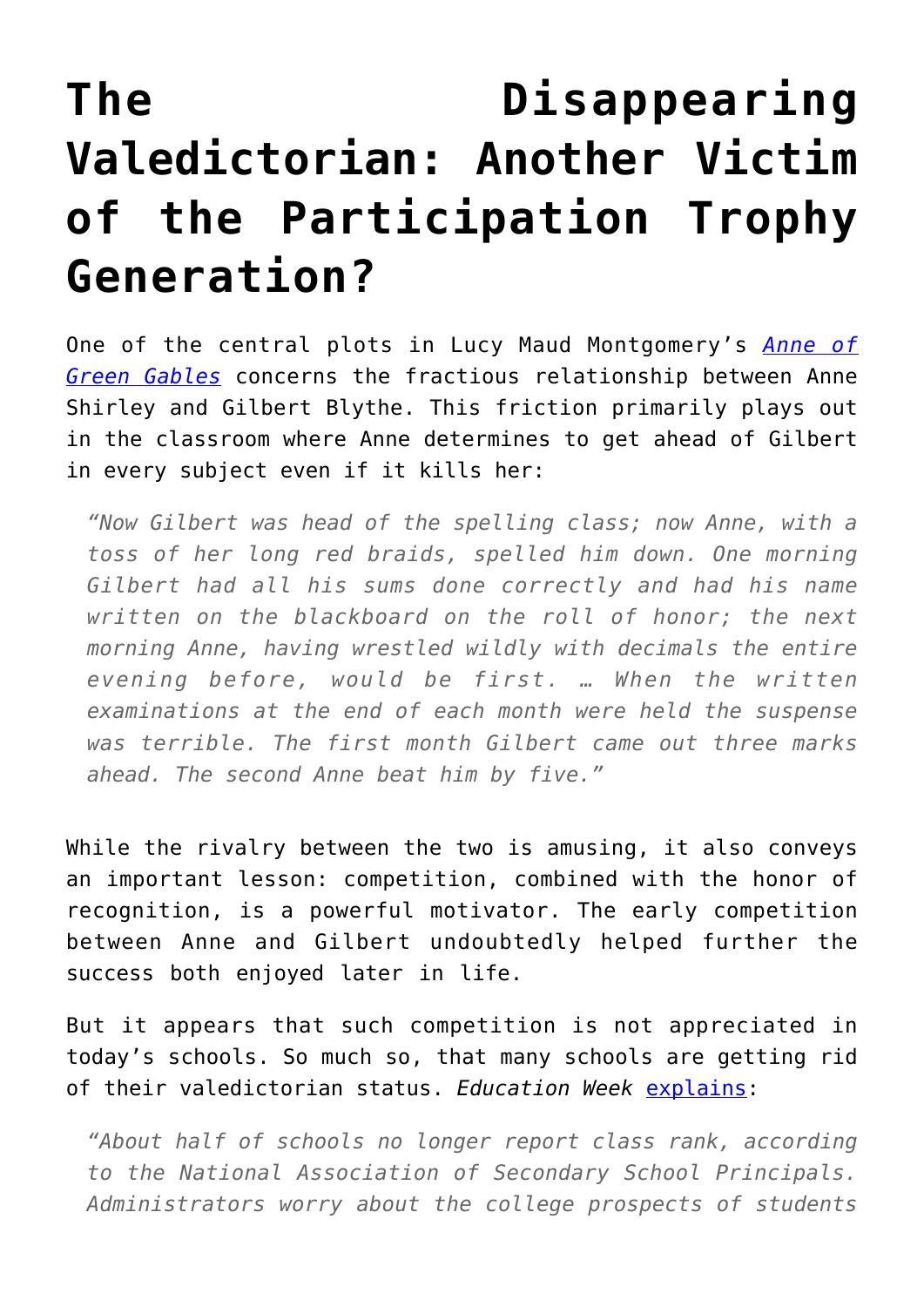*separated by large differences in class rank despite small differences in their GPAs, and view rankings as obsolete in an era of high expectations for every student, association spokesman Bob Farrace said. There are also concerns about intense, potentially unhealthy competition and students letting worries about rank drive their course selections."*

Given the push to get every student into college, the first two arguments toward abolishing valedictorian status may have some grounds. After all, every time society creates a mammoth organization, it must figure out ways to deal with the bureaucratic challenges that accompany it.

It's the third argument, however, that is concerning. Yes, competition is stressful, and yes, it can increase worry and influence important choices; but it can also foster profound growth and confidence in a student. In the era of the participation trophy, such drive and ambition are rare.

But perhaps that has been the goal all along – to get rid of ambition and excellence in an effort to make everyone the same. As C.S. Lewis notes through his demon creation *[Screwtape](https://www.amazon.com/gp/product/0060652934/ref=as_li_qf_sp_asin_il_tl?ie=UTF8&tag=intelltakeo0d-20&camp=1789&creative=9325&linkCode=as2&creativeASIN=0060652934&linkId=82857176125921c40cd494a918d8c0e0),* the abolishment of excellence is the goal of those who detest the true, the good, and the beautiful:

*"What I want to fix your attention on is the vast, overall movement towards the discrediting, and finally the elimination, of every kind of human excellence – moral, cultural, social, or intellectual. …*

*The basic principle of the new education is to be that dunces and idlers must not be made to feel inferior to intelligent and industrious pupils. That would be 'undemocratic'. These differences between the pupils – for they are obviously and nakedly individual differences – must be disguised. …*

*In a word, we may reasonably hope for the virtual abolition of education when I'm as good as you has fully had its way.*